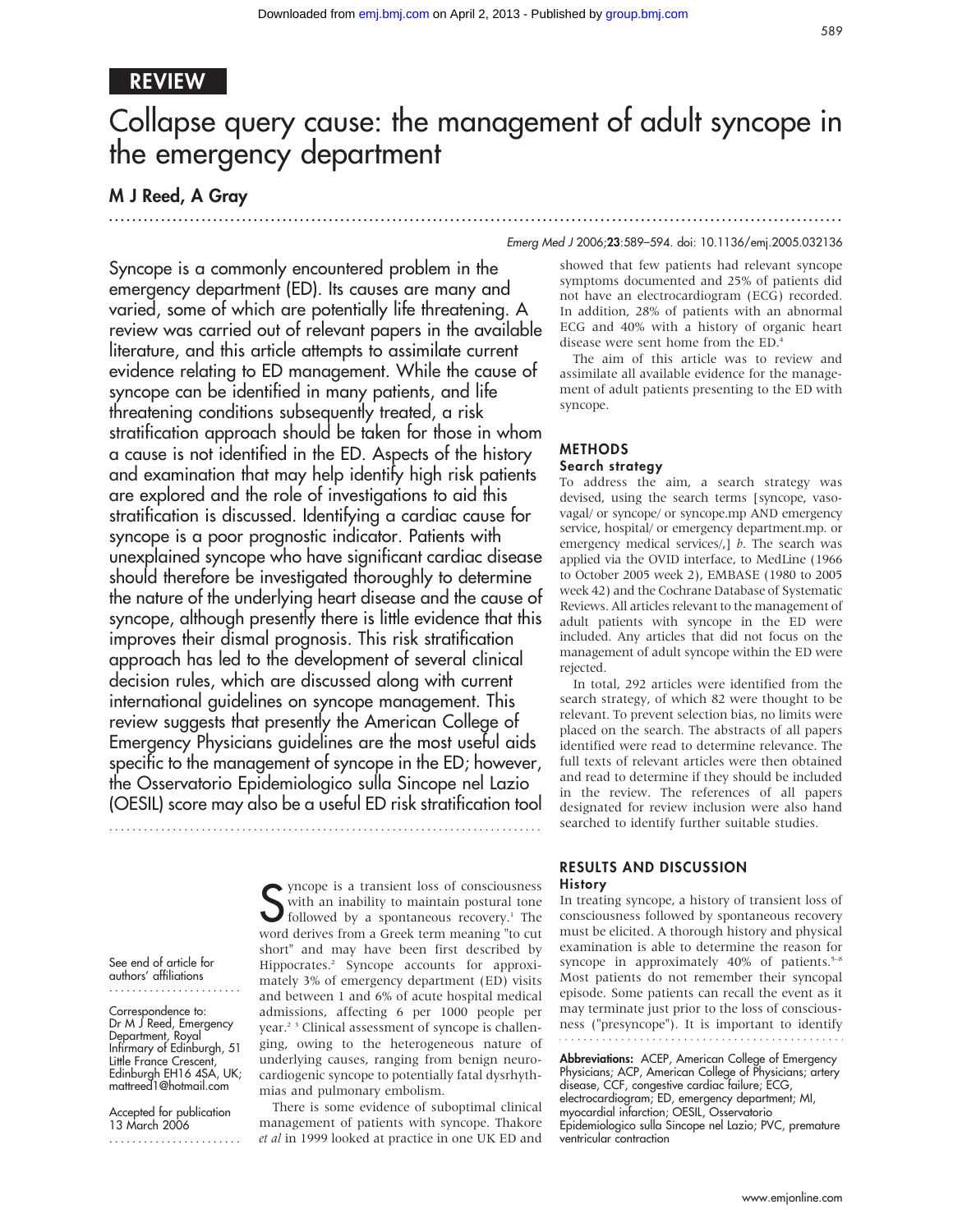features in the history that may point to seizure activity, the most important of which is the presence of a post-ictal phase. While confusion may be present immediately after syncope, this should not last for more that a minute.<sup>1</sup> Other discriminators such as tonic-clonic activity, incontinence, and tongue biting may help, but do not in isolation rule out syncope if a period of cerebral anoxia has occurred.<sup>9</sup> Seizure activity that is thought not to be primarily due to a period of cerebral anoxia (that is, epilepsy) should not be classified as syncope.

The presence of presyncopal symptoms such as nausea, diaphoresis, dizziness, and a feeling of warmth may suggest vaso-vagal syncope.7 10 11 Precipitant factors (micturition and coughing) may suggest situational syncope, and a positional aspect (syncope precipitated by rising from a sitting position) may suggest orthostatic syncope. Kapoor et al found that vaso-vagal syncope, orthostatic hypotension, and situational syncope were the diagnoses most commonly made on the basis of history and examination alone, and accounted for 30% of syncope presentations.<sup>6</sup>

Other important symptoms prior to the syncopal event include chest pain, sudden onset of headache or dyspnoea, palpitations, back pain, or focal neurological deficits. The presence of any of these may suggest an alternative serious cause. A brief or absent presyncopal period may be associated with syncope of a cardiac nature, especially a dysrhythmia.<sup>11</sup> Here, an average length of presyncopal symptoms of 3 seconds has been reported.10 Syncope associated with neurocardiogenic (vaso-vagal) syncope has been reported to last an average of  $2.5$  minutes.<sup>110</sup> Recurrent episodes of syncope, while leading to an increased likelihood of injury, are not associated with major morbidity. Mortality decreases with increasing syncope frequency.<sup>6 12</sup> Calkins et al found that patients experiencing syncope secondary to dysrhythmias were more likely to be male, aged  $>54$  years, to have less than 5 seconds of presyncope warning, and less likely to have had previous syncope episodes, compared to those patients with neurocardiogenic syncope. This latter group were more likely to have palpitations, blurred vision, and feelings of nausea, warmth and light headedness prior to the syncope episode, and feelings of nausea, warmth, dizziness, and fatigue afterwards.<sup>11</sup>

A witness history should be sought and a drug history taken to identify the use of antihypertensive or other cardiac medication, and drugs that cause bradycardia, hypotension, or prolong the QT interval (erythromycin, quinine and major tranquilisers). Nitrate use immediately prior to the syncopal episode is associated with glyceryl trinitrate syncope. A menstrual history should also be taken in women of childbearing age, as syncope is a not uncommon presentation of ectopic pregnancy. In addition, neurocardiogenic syncope is relatively common in early pregnancy.

Some patients presenting with syncope may be under the influence of alcohol or recreational drugs, making a thorough history difficult. While these substances may lead to collapse, syncope is unlikely to occur as a direct consequence of either alcohol or recreational drugs. These patients should be assessed at the time of presentation with a thorough examination and ECG; however, subsequent assessment of risk and additional investigations may need to wait until the patient is more compliant.

Finally, a family history of cardiac disease or sudden unexplained family death or history of syncope precipitated by exercise raise the possibility of hypertrophic cardiomyopathy, Brugada's syndrome, or pre-excitation disorders such as congenital long QT syndrome, and arrhythmogenic right ventricular dysplasia, which can be precipitated by a sympathetic surge.

## Examination

A detailed physical examination should be performed, vital signs obtained, and a point of care blood glucose measurement taken. The cardiovascular system should be specifically examined, looking for a postural drop (a fall of  $\geq 20$  mmHg, or a fall to  $\leq$ 90 mmHg after standing for at least 3 minutes), a displaced apex, valve lesions, the presence of cardiac failure, carotid bruits, and a ventricular pause of  $>3$  seconds precipitated by carotid sinus massage.<sup>1</sup> This final test is diagnostic for carotid sinus hypersensitivity, and should be performed if syncope may have been precipitated by neck movements or pressure on the neck. It is important to first exclude the presence of a carotid bruit and to be aware of the risk of precipitating a prolonged sinus pause or an episode of hypotension. Patients should also have intravenous access and be in an area where resuscitation equipment is available if required. Neurological examination should attempt to identify signs suggestive of seizure activity pointing towards a primary neurological seizure rather than true syncope. Finally, evidence of related trauma should be sought and a rectal examination performed to identify gastrointestinal haemorrhage if suggested by the history.

Oh et al<sup>7</sup> prospectively studied 497 patients with syncope to determine whether symptoms and comorbidities predicted adverse outcome. History and physical examination identified a cause in 222 patients (47%). In the remaining patients, the absence of presyncopal nausea and vomiting (odds ratio  $(OR) = 7.1$  and the presence of ECG abnormalities (OR = 23.5) were predictors of dysrhythmic syncope.

#### **Investigations**

Despite full blood count and urea and electrolyte estimation seeming reasonable investigations in syncope, laboratory investigations have not been shown to discriminate in the management of syncope,<sup>10 14 15</sup> except for a profoundly low haematocrit,<sup>13</sup> and current guidelines do not recommend routine testing.16 17 In one study of syncopal patients, two of 134 patients were found to be hypoglycaemic,<sup>10</sup> and one, later diagnosed with diuretic induced orthostatic hypotension, was hyponatremic.<sup>8</sup> Of 134 patients with syncope secondary to gastrointestinal haemorrhage, four had an abnormal haematocrit that dropped with rehydration;<sup>1</sup> however, on each occasion the diagnosis was suspected on clinical grounds. A urinary  $\beta$ -HCG test should be considered in all women of childbearing age to rule out an ectopic pregnancy.

The only studies that have shown brain computed tomography and electroencephalogram to be helpful have included primary neurological seizures as a cause of syncope. All other studies have shown no benefit in performing these or any radiological investigations in the management of syncope.<sup>6</sup> 10 18-20

#### Electrocardiogram

A standard 12 lead ECG is warranted in all cases of syncope unless the history and physical examination reveal an obvious non-cardiac cause. This initial ECG is normal in most patients with syncope.<sup>5 6 10 19-21</sup> Martin et al suggested that the ECG is diagnostic in only 2% of patients,<sup>10</sup> while Kapoor et al found that 28 of 433 patients (6%) had a diagnostic initial ECG.<sup>6</sup> Martin et al also found that the presence of an abnormal ECG (defined as any abnormality of rhythm or conduction, ventricular hypertrophy, or evidence of prior myocardial infarction, but excluding non-specific ST segment and T wave changes) was a multivariate predictor for dysrhythmia or death within one year of syncope.<sup>8</sup> A further study showed that an abnormal ECG, defined as rhythm or conduction abnormality, atrioventricular block, signs of an old myocardial infarction (MI), left or right ventricular hypertrophy or frequent premature ventricular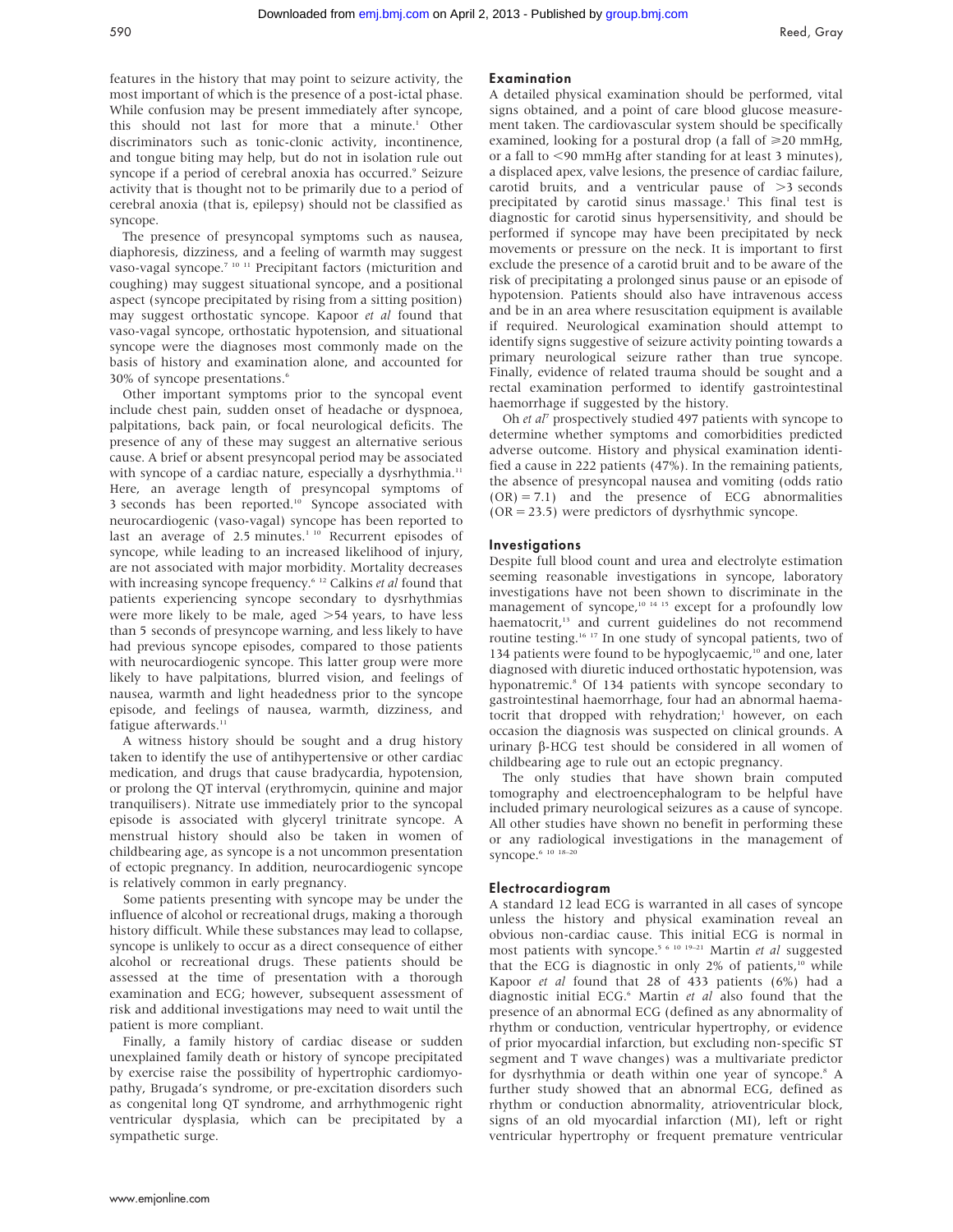contractions (PVCs), was a predictor for dysrhythmic syncope.7 Equally, a normal ECG is associated with negative electrophysiology studies,<sup>6</sup> and a low risk for syncope secondary to a cardiovascular cause.<sup>8 16 22 23</sup> The ECG also allows assessment of the QT interval and may suggest disorders such as Wolff-Parkinson-White syndrome.<sup>24</sup>

The current European Society of Cardiology syncope guidelines<sup>16</sup> document the ECG abnormalities that increase the risk of a syncope secondary to dysrhythmia: bifascicular block, QRS  $>0.12$  seconds, Mobitz second degree atrioventricular block, sinus bradycardia  $(<$ 50 bpm), sinoatrial block, sinus pause >3 seconds, pre-excited QRS complexes, prolonged QT interval, signs of Brugada syndrome (right bundle branch block, ST segment elevation in leads V1–V3) or arrhythmogenic right ventricular dysplasia (epsilon wave or localised QRS  $>$ 110 ms in V1–V3, or inverted T waves in V2 and V3 without right bundle branch block), and Q waves suggesting MI. It is suggested that patients with these abnormalities should be admitted for monitoring and be investigated for dysrhythmic syncope. There is no evidence that any of these findings are associated with an early adverse outcome and no studies have been powered to assess the prognostic value of ECG abnormalities.

#### Other cardiac investigations

For patients considered at risk of having an arrhythmic cause for their syncope, longer electrocardiogram assessment in the form of 24 hour tape monitoring and loop recording may be considered on either an inpatient or outpatient basis. These investigations have good sensitivity; however, patients experiencing arrhythmias may not demonstrate abnormalities during the monitoring period. While arrhythmias demonstrated during routine ED monitoring are obviously diagnostic, more prolonged monitoring does not form part of ED investigation.

Echocardiography is also considered part of syncope investigation. There is no evidence yet that ED echocardiography is able to aid ED risk stratification; however, early echocardiography may prove helpful in the future.

#### Cardiac markers

The routine measurement of cardiac markers in adult patients presenting to the ED with syncope has a diagnostic yield for acute MI of  $\langle 1\% \cdot$ <sup>25–27</sup> This may be higher in elderly patients who are more likely to present with atypical symptoms of MI such as syncope.28 Even in this group, the number of patients who do not have other features suggestive of MI is small.<sup>25</sup> Other groups prone to "silent" MI such as those with diabeties have not been investigated. There is no evidence that raised cardiac markers have any prognostic value.<sup>27</sup> <sup>2</sup>

#### Diagnosis of syncope

In the 1980s, the commonest underlying diagnosis of syncope was vaso-vagal syncope  $(37-40\%)$ .<sup>5 6 10 14 18 19 30</sup> Other diagnoses included dysrhythmia (8–20%), orthostatic hypotension (8–10%), situational syncope (3–8%), organic heart disease (4–8%) and carotid sinus syncope (1%). In 31–47% of patients, no cause of syncope was found.<sup>5 6 10 14 18 19 30</sup> The underlying reason for syncope is now more likely to be elicited with increased availabilities of tilt testing, and 24 hour tape monitoring and loop recording; however, commonly it is not clear after initial ED assessment.<sup>31</sup> The most recent study employing diagnostic algorithms and newer diagnostic modalities suggests that unexplained syncope still accounts for  $14\%$  of all patients (table 1).<sup>31</sup>

#### Stratification by cause of syncope

In 1983, Kapoor et al<sup>19</sup> published the first prospective study of 204 syncopal patients. A cardiovascular cause (dysrhythmia,

#### Table 1 Diagnosis of cause of syncope in 650 patients.

| Cause of syncope               | $\mathsf{n}$ | %              |
|--------------------------------|--------------|----------------|
| Non-cardiac causes             | 456          | 70             |
| Vasodepressor syncope          | 242          | 37             |
| Orthostatic hypotension        | 158          | 24             |
| Neurological                   | 30           | 5              |
| Psychiatric                    | 11           | $\overline{2}$ |
| Other                          | 9            | 1.5            |
| Carotid sinus hypersensitivity | 6            |                |
| Unknown                        | 92           | 14             |
| Cardiac                        | 69           | 11             |
| Arrhythmias                    | 44           |                |
| Sinus bradycardia or pause     | 15           | $\overline{2}$ |
| Atrioventricular block         | 15           | $\overline{2}$ |
| Ventricular tachycardia        | 9            | 1.5            |
| Supraventricular tachycardia   | 4            | 0.5            |
| Pacemaker malfunction          |              | 0.2            |
| Acute coronary syndrome        | 9            | 1.5            |
| Aortic stenosis                | 8            |                |
| Pulmonary embolism             | 8            |                |
| Incompletely assessed          | 33           | 5              |



Figure 1 Overall survival of participants with syncope according to cause, and participants without syncope, among 7814 participants of the Framlingham heart study. Adapted from Soteriades *et al,<sup>3</sup>* with permission from the publishing division of the Massachusetts Medical Society.

aortic stenosis, MI, pulmonary embolus, dissecting aortic aneurysm) was determined in 53 patients, a non-cardiovascular cause in 54, and in 97 patients no cause was identified. At 12 months, mortality was 14%. Mortality was greater in the patients in whom a cardiovascular cause had been identified (30%) than in the patients in whom a noncardiovascular cause had been identified (12%), or in those in whom no cause had been found (6.4%). Sudden death (defined as death within 24 hours of the onset of symptoms) was found to be greater in the patients in whom a cardiovascular cause had been identified (24%) compared with a non-cardiovascular cause (4%) and an unknown cause (3%). This study was the first to highlight the greater risk to a patient whose syncope is due to a cardiac cause.

Soteriades et  $al^{32}$  studied 7814 participants of the Framlingham heart study. Of these, 822 had syncope in the 17 years of follow up (6.2 per 1000 person years). Vaso-vagal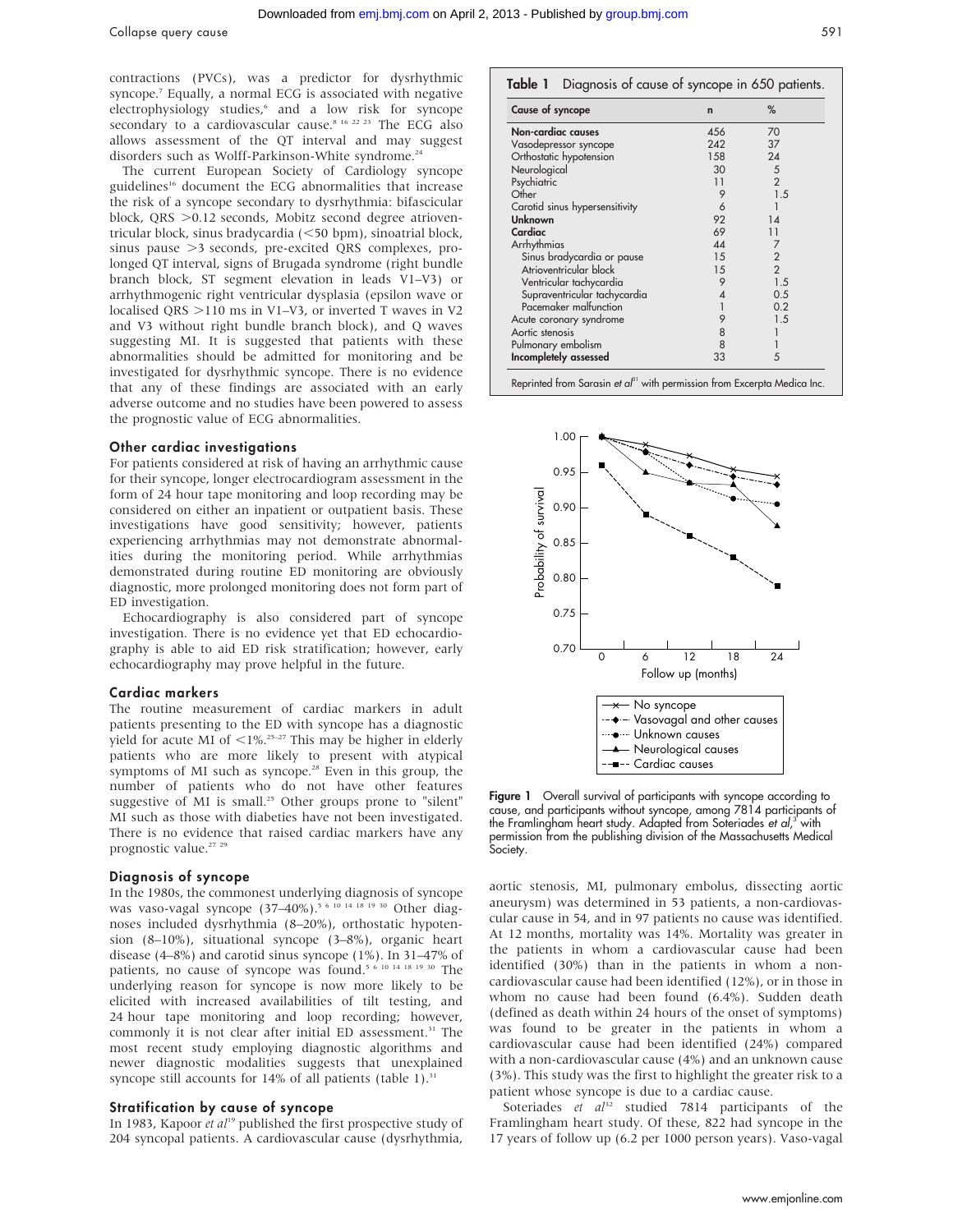syncope, the most common cause (21.2%), was not associated with any increased risk of death; however, a cardiac cause for syncope, found in 9.5%, was associated with a two fold increase in death, and a 6 month mortality rate exceeding 10% (fig 1). Getchell et al studied elderly hospitalised patients (mean age 73 years) presenting with syncope, and showed that mortality was not associated with a cardiac cause for syncope, but rather with age and comorbid illnesses.<sup>33</sup>

Subsequent studies controlling for cardiac mortality have showed that the higher mortality in patients with syncope due to a cardiovascular cause is largely related to underlying cardiovascular disease.<sup>7</sup><sup>21</sup><sup>34</sup> A study comparing patients with and without syncope, who were matched for cardiac disease, showed that syncope itself was not a significant predictor of 1 year survival,<sup>21</sup> however male sex, age  $>$  55 years and congestive heart failure were significant predictors. Middlekauff et al in 1993 studied 491 patients with advanced cardiac failure, 60 of whom had an episode of syncope. The 1 year mortality was greater in the patients with cardiac failure who had a history of syncope, compared to a matched group of patients with cardiac failure and without a syncope history (45% versus 12%). The major predictor of sudden death, however, was poor left ventricular function, not whether the cause of the syncope was cardiac or not.<sup>34</sup> This study demonstrated syncope itself to be a good predictor of mortality. Whether these results are applicable to other patient populations is unclear.

It therefore seems it is the presence of significant underlying heart disease that is associated with a poor prognosis in syncope. It is likely that the presence of cardiac failure, commonly secondary to coronary artery disease, predisposes the patient to dysrhythmias and consequent syncope or sudden death. Patients with syncope and with signs of cardiac failure should be notionally high risk patients and therefore should be investigated to delineate underlying heart disease and the cause of syncope, in an attempt to reduce mortality.<sup>21</sup> <sup>35</sup>

#### Clinical decision rules

Martin et al prospectively developed and validated a risk stratification system for patients presenting to the ED with syncope.8 In total, 252 patients were enrolled into a derivation cohort and 374 into a validation group. Four factors were predictive of 1 year mortality or dysrhythmia occurrence. These were abnormal presenting ECG findings (rhythm abnormalities, frequent PVCs, conduction disorders, left or right ventricular hypertrophy, short PR interval, evidence of an old MI, and atrioventricular block), a history of ventricular dysrhythmias, a history of congestive cardiac failure, and age  $>45$  years. The 1 year mortality and dysrhythmia risk in patients with none of the four risk factors was 4.4–7.3%, increasing to 57.6–80.4% in patients with three risk factors.

Emphasis subsequently moved from the importance of making an underlying diagnosis in syncopal patients to risk stratification of patients into groups correlating with mortality. As the underlying conditions associated with short term mortality in syncope are related to structural cardiac disease and dysrhythmias, the rationale behind risk stratification is to focus resources into monitoring and investigating these high risk patients to reduce mortality.

Oh et  $a^{\dagger}$  found that history and physical examination was able to determine a cause in 47% of patients. The only independent predictor of 1 year mortality was the presence of underlying cardiac disease (defined as coronary artery disease, valvular disease, cardiomyopathy, congestive cardiac failure, or other organic heart disease found clinically or during investigations). Crane<sup>36</sup> conducted the only UK ED

study of syncope outcome. This retrospective study of 210 patients presenting during an 8 week period showed that it was possible to stratify UK ED patients with syncope according to the American College of Physicians (ACP) guidelines.37 38 Patients in the ACP group 1 (high risk), had a 1 year mortality rate of 36%, compared to patients assigned to ACP group 2 (intermediate risk) (14%), and ACP group 3 (low risk) (0%).

Shen et  $al^{39}$  showed that patients in an intermediate risk group can be investigated in a ED based syncope unit, leading to an increased diagnostic yield, reduced hospital admission, and length of hospital stay, without increasing mortality.

Colivicchi et  $aI^{40}$  performed a six centre study that recruited 270 patients into a derivation study and 328 into a validation group. They developed a risk score (Osservatorio Epidemiologico sulla Sincope nel Lazio (OESIL) score) based on four characteristics: age  $>65$  years, a clinical history of cardiovascular disease, syncope without prodromal symptoms, and an abnormal ECG. The presence of each characteristic scored 1 point. The authors found that 1 year mortality increased with increasing risk score and suggested that the tool could therefore be used in the assessment of ED patients with syncope (fig 2).

Sarasin et  $al^{41}$  prospectively recruited 175 Swiss patients with unexplained syncope after ED investigation into a derivation study, and 269 similar US patients into a validation group. They found that predictors for dysrhythmic syncope were abnormal ECG, a history of congestive cardiac failure, and age  $>65$  years. Risk of dysrhythmia (diagnosed by defined 24 hour Holter or loop recorder abnormalities) rose from 0–2% in patients with no risk factors to 6–17% in patients with one risk factor, 35–41% in those with two, and 27–60% in those with all three risk factors. They concluded that a risk score based on clinical and ECG factors is able to identify patients in the ED at risk of dysrhythmia.

The most recent and largest derivation study on syncope risk stratification focused on short term risk (probably more relevant to ED practice) and was performed by Quinn et al.<sup>13</sup> They prospectively studied 684 patients who presented to a US ED with syncope, 79 of whom experienced a serious 7 day outcome. Of the 50 studied predictor variables, 26 were associated with a serious outcome. A clinical decision rule (the San Francisco syncope rule) was devised using five risk factors: abnormal ECG, anaemia (haematocrit  $\langle 30\% \rangle$ , complaint of shortness of breath, systolic hypotension  $(<,90 \text{ mmHg})$ , and a history of congestive cardiac failure. This rule was found to be 96% sensitive and 62% specific at predicting serious short term outcome, and if applied to the derivation cohort, would have decreased hospital admissions by 10%. This group has not yet prospectively validated their



Figure 2 Rates of 12 month, all cause mortality according to the OESIL score in the derivation cohort. Reprinted from Colivicchi F et  $al$ ,<sup>40</sup> with permission from Oxford University Press.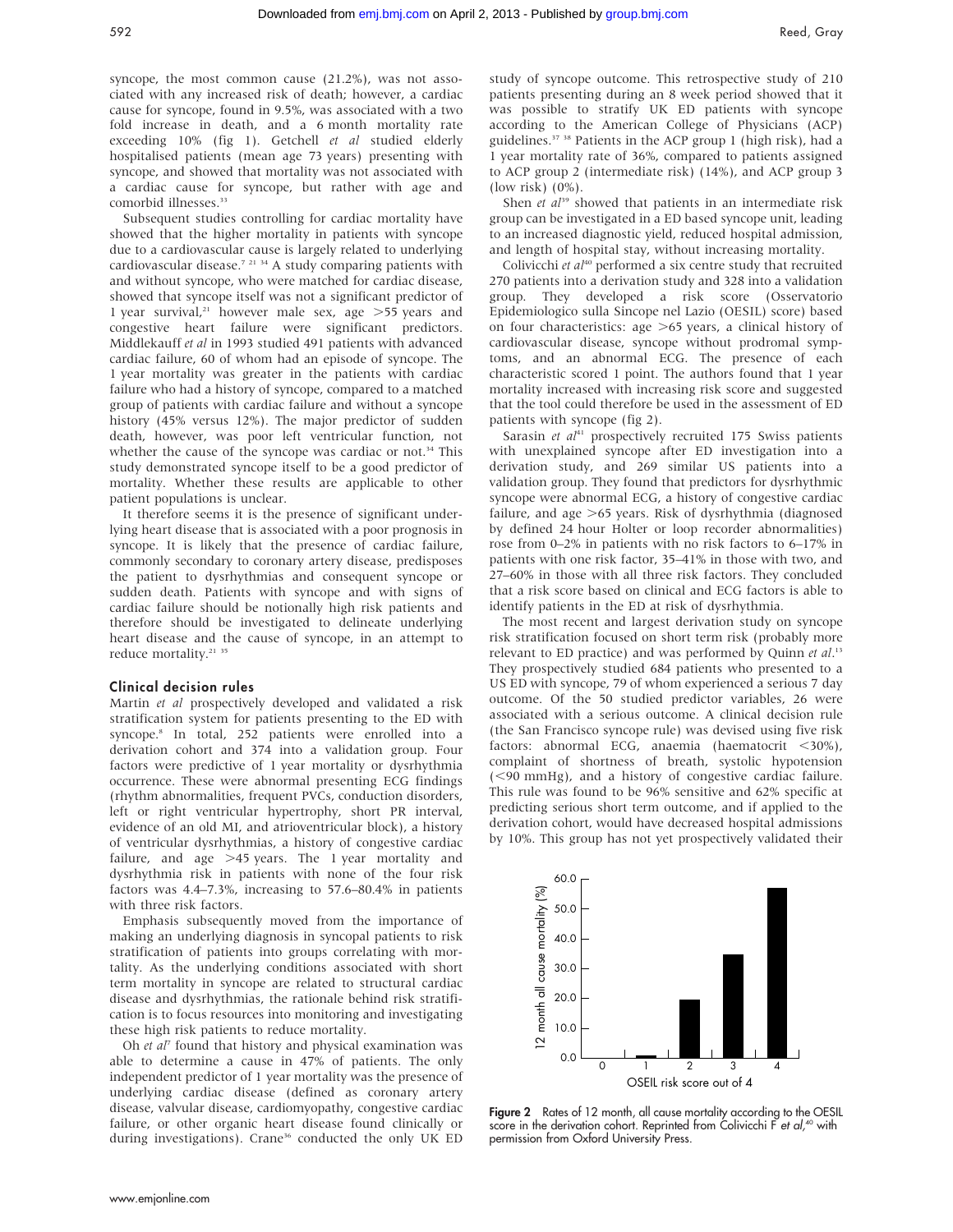Collapse query cause 593

rule; however, two other studies have attempted to do so.<sup>42 43</sup> Sensitivity in both studies was much lower than in the derivation cohort of Quinn et al (52% v 91%), in one study missing 26 of the 50 patients who had a serious outcome.<sup>42</sup> An attempt has also been made to validate the rule for long term (1 year) mortality with a sensitivity of 88% and specificity of 56% in 658 ED attendees.<sup>44</sup>

With underlying cardiac failure being associated with a poor prognosis in syncope, clinical decision rules utilising biochemical markers of cardiac failure severity (C-reactive protein or brain natriuretic peptide)<sup>45-48</sup> may prove useful in the future. As yet, these have not been studied.

#### Guidelines

The ACP guidelines of 1997<sup>37</sup> <sup>38</sup> reviewed all existing literature in order to provide guidelines on diagnosing syncope. They included guidance on which patients with unexplained syncope should be admitted to hospital, and divided patients into groups depending on the apparent risk of adverse outcome. Three main groups were identified. High risk patients in whom admission was indicated were those with a history of coronary artery disease, congestive cardiac failure (CCF) or ventricular tachycardia, those with accompanying symptoms of chest pain, those with physical signs of CCF, significant valve disease, stroke or focal neurology, and patients with ECG findings of ischemia, dysrhythmia (serious bradycardia or tachycardia), long QT interval, or bundle branch block.

The second group identified were those in whom they felt admission was often indicated. This "intermediate risk" group included patients with a sudden loss of consciousness with injury, tachycardia, or exertional syncope, those with frequent episodes (which lead to an increased likelihood of injury but are not associated with an increased mortality), those with a suspicion of coronary heart disease or dysrhythmia, moderate to severe postural hypotension, and those aged  $>70$  years.

A third "low risk" group was defined as those who do not fall into either of the above groups. These patients may be discharged with or without outpatient follow up. Thakore et al showed that adherence to these guidelines in their UK ED population, would have increased hospital admissions by 38– 58%.4

While other guidelines have followed,<sup>16 17</sup> none have been prospectively validated. All guidelines include history, examination and investigation of syncopal patients, however only the American College of Emergency Physicians (ACEP) guidelines have focused directly on ED investigations and management.49 These suggest admission for patients with a history of congestive heart failure or ventricular dysrhythmias, associated chest pain or other symptoms compatible with acute coronary syndrome, evidence of significant congestive heart failure or valvular heart disease on physical examination, or ECG findings of ischemia, dysrhythmias, prolonged QT interval, or bundle branch block.

The ACEP guidelines also suggest that admission should be considered for patients with syncope who are older than 60 years, have a history of coronary artery or congenital heart disease, have a family history of unexpected sudden death, or in younger patients who present with exertional syncope without an obvious benign aetiology. Presently it is unclear whether either the application of guidelines to syncope management or the practice of admitting patients with syncope to hospital has any impact on patient outcome. No such benefits have ever been demonstrated.

### CONCLUSIONS

Identifying a cardiac cause for syncope is a poor prognostic indicator for ED patients presenting with syncope. This is

related to the severity of the patient's underlying cardiac disease rather than the syncopal event itself. Patients presenting with syncope who have significant cardiac disease should be investigated thoroughly to determine the nature of the underlying heart disease and the cause of syncope. At present however, there is little evidence that this improves their dismal prognosis  $($ >30% 1 year mortality).

There are five small risk stratification studies on syncope in the ED.7 8 29 40 41 All five used different characteristics and outcome measures in their risk stratification tools. Only two were prospective and had mixed results.<sup>29 40</sup> None have been examined in a UK population.

Presently the ACEP guidelines<sup>49</sup> are the most useful aids to the management of syncope in the ED; however, the OESIL score<sup>40</sup> may be a useful ED risk stratification tool.

#### Authors' affiliations .....................

M J Reed, A Gray, Emergency Department, Royal Infirmary of Edinburgh, 51 Little France Crescent, Edinburgh, EH16 4SA

Competing interests: there are no competing interests

#### **REFERENCES**

- 1 Morag R. Syncope. In:Peak DA, Talavera F, Halamka J, et al.eMedicine on line emergency medicine textbook.www.emedicine.com/emerg/ topic876.htm.
- 2 Maisel WH, Stevenson WG. Syncope: getting to the heart of the matter. N Engl J Med 2002;347:931–3.
- 3 Soteriades ES, Evans JC, Larson MG, et al. Incidence and prognosis of syncope. N Engl J Med 2002;347:878-85.
- 4 Thakore SB, Crombie I, Johnston M. The management of syncope in a British Emergency Department compared to recent American guidelines. *Scot Med J*<br>1999;**44**:155–7.
- 5 Day SC, Cook EF, Funkenstein H, et al. Evaluation and outcome of emergency room patients with transient loss of consciousness. Am J Med 1982;73:15–23.
- 6 Kapoor W. Evaluation and outcome of patients with syncope. Medicine (Baltimore) 1990;69:160–75.
- 7 Oh JH, Hanusa BH, Kapoor WN, et al. Do Symptoms Predict Cardiac Arrhythmias and Mortality in Patients With Syncope? Arch Intern Med 1999;159:375–80.
- 8 Martin TP, Hanusa BH, Kapoor WN. Risk stratification of Patients with Syncope. Annals of Emergency Medicine 1997;29:459-66.
- 9 Dunn MJG, Breen DP, Davenport RJ, et al. Early management of adults with an uncomplicated first generalised seizure. Emerg Med J 2005;22:237–42.
- 10 Martin GJ, Adams SL, Martin HG, et al. Prospective evaluation of syncope. Ann Emerg Med 1984;13:499–504.
- 11 Calkins H, Shyr Y, Frumin H, et al. The value of the clinical history in the differentiation of syncope due to ventricular tachycardia, atrioventricular block, and neurocardiogenic syncope. Am J Med 1995;98:365–73.
- 12 Kapoor W, Peterson J, Wieand H, et al. Diagnostic and prognostic implications of recurrences in patients with syncope. Am J Med 1987;83:700–7.
- 13 Quinn JV, Stiell IG, McDermott DA, et al. Derivation of the San Francisco syncope rule to predict patients with short-term serious outcomes. Ann Emerg Med 2004:43:224-32.
- 14 Lipitz LA, Wei JY, Rowe JW. Syncope in an elderly institionalized population:
- prevalence, incidence, and associated risk. Q J Med 1985;55:45–55.<br>15 Junaid A, Dubinsky IL. Establishing an approach to syncope in the emergency department. J Emerg Med 1997;15:593-99.
- 16 Brignole M, Alboni P, Benditt DG, et al. Task Force on Syncope, European Society of Cardiology. Guidelines on management (diagnosis and treatment) of syncope–update 2004. Executive summary. Eur Heart J 2004;25:2054–72.
- 17 Brignole M, Alboni P, Benditt D, et al. Task Force on Syncope, European Society of Cardiology. Guidelines on management (diagnosis and treatment) of syncope. Eur Heart J 2001;22:1256–306.
- 18 Silverstein MD, Singer DE, Mulley AG, et al. Patients with syncope admitted to medical intensive care units. JAMA 1982;248:1185-9.
- 19 **Kapoor WN**, Karpt M, Wieand S, *et al.* A prospective evaluation and follow-<br>up of patients with syncope. N Engl J Med 1983;**309**:197–204.<br>20 **Eagle K**, Black H. The impact of diagnostic tests in evaluating patients wi
- syncope. Yale J Biol Med 1983;56:1-8.
- 21 Kapoor WN, Hanasu BH. Is syncope a risk factor for poor outcomes? Comparison of patients with and without syncope. Am J Med 1996;100:646–55.
- 22 Krol RB, Morady F, Flaker GC, et al. Electrophysiologic testing in patients with unexplained syncope: Clinical and non-invasive predictors of outcome. *J Am*<br>*Coll Cardiol* 1987;**10**:358–63.
- 23 Denes P, Vretz E, Ezr MD, et al. Clinical predictors of electrophysiologic findings in patients with syncope of unknown origin. Arch Intern Med 1988;148:1922–8.
- 24 Klitzner TS. Sudden cardiac death in children. Circulation 1990;82:629–32.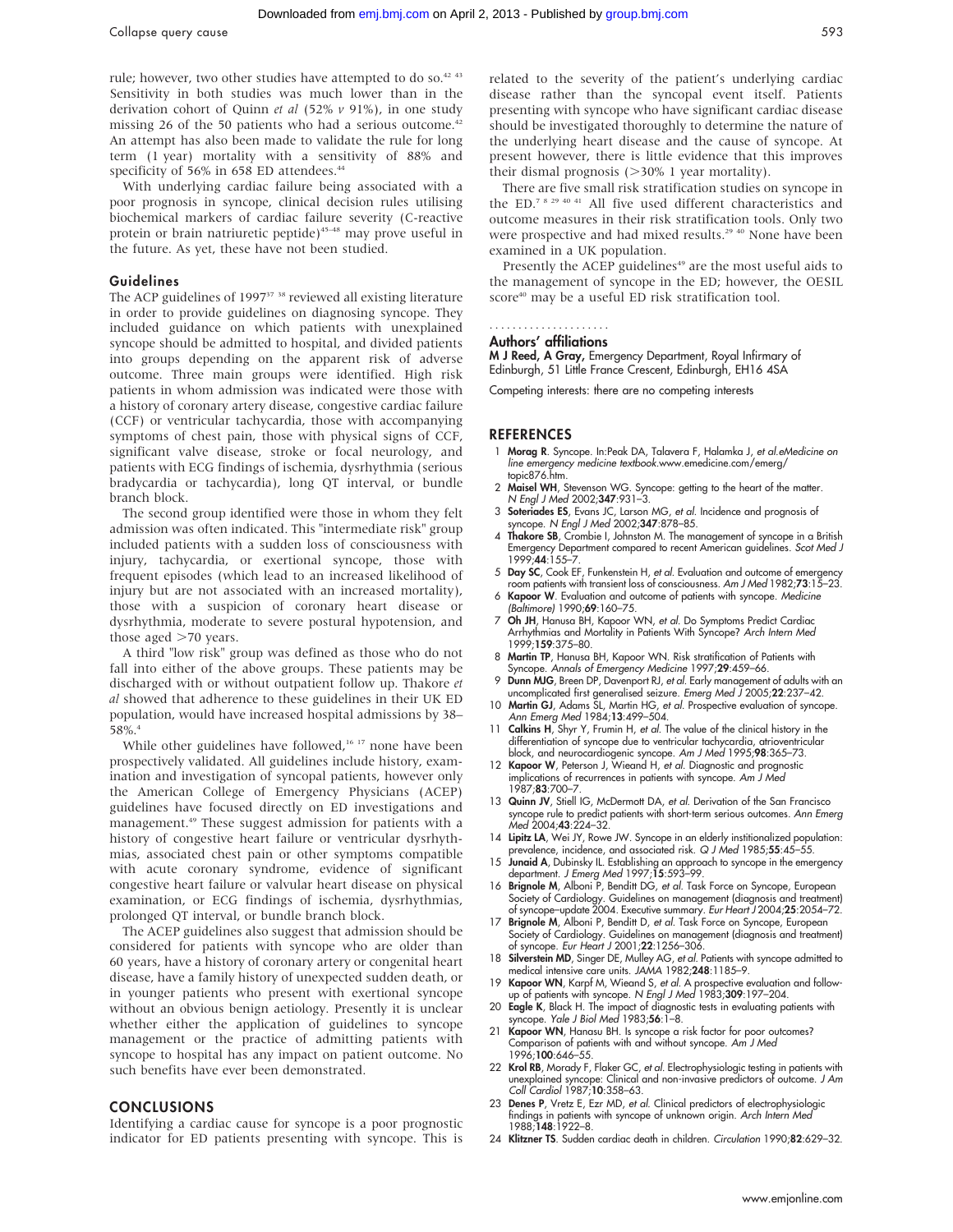- 25 Link MS, Lauer EP, Homoud MK, et al. Low yield of rule-out myocardial infarction protocol in patients presenting with syncope. Am J Cardiol 2001;88:706–7.
- 26 Grossman SA, Van Epp S, Arnold R, et al. The value of cardiac enzymes in elderly patients presenting to the emergency department with syncope.<br>J Gerontol A Biol Sci Med Sci 2003;**58**:1055–8.
- 27 Hing R, Harris R. Relative utility of serum troponin and the OESIL score in
- syncope. *Emerg Med Australas* 2005;17:31-8.<br>28 **Bayer AJ**, Chadha JS, Farag RR, *et al.* Changing presentation of myocardial<br>infarction with increasing old age. J Am Geriar 1983;34:263-6.<br>29 Lipsitz LA, Pluchino FC, Wei J
- syncope. Arch Intern Med 1987;147:1321–3.
- 30 Ben-Chetrit E, Flugelman M, Eliakim M. Syncope: a retrospective study of 101 hospitalized patients. *Isr J Med Sci* 1985;**21**:950–3.<br>31 **Sarasin FP**, Louis-Simonet M, Carballo D, *et al.* Prospective evaluation of
- patients with syncope: A population-based study. Am J Med 2001;111:177–84.
- 32 Soteriades ES, Evans JC, Larson MG, et al. Incidence and prognosis of syncope. N Engl J Med 2002;347:878-85.
- 33 Getchell WS, Larsen GC, Morris CD, et al. Epidemiology of syncope in hospitalized patients. J Gen Intern Med 1999;14:677-87
- 34 Middlekauff H, Stevenson W, Stevenson L, et al. Syncope in advanced heart failure: high risk of sudden death regardless of origin of syncope. J Am Coll Cardiol 1993;21:110–16.
- 35 Kapoor W. Current evaluation and management of syncope. Circulation 2002;106:1606–9.
- 36 Crane SD. Risk Stratification of patients with syncope in an accident and emergency department. Emerg Med J 2002;19:23–7.
- 37 Linzer M, Yang EH, Estes NA III, et al. Diagnosing syncope. 1. Value of history, physical examination, and electrocardiography: Clinical Efficacy Assessment Project of the American College of Physicians, Ann Intern Med 1997;126:989–96.
- 38 Idem. Diagnosing syncope. 2. Unexplained syncope: Clinical Efficacy Assessment Project of the American College of Physicians, Ann Intern Med 1997;**127**:76–86.
- 39 Shen WK, Decker WW, Smars PA, et al. Syncope evaluation in the emergency department (SEEDS). Circulation 2004;110:3636–45.
- 40 Colivicchi F, Ammirati F, Melina D, et al. Development and prospective validation of a risk stratification system for patients with syncope in the emergency department: the OESIL risk score. *European heart journal*<br>2003;**24**:811–19.
- 41 **Sarasin FP**, Hanusa BH, Perneger T, *et al.* A Risk score to predict arrhythmias<br>in patients with unexplained syncope. Acad Emerg Med 2003;10:1312–17.<br>42 **Fischer CM**, Shapiro NI, Lipsitz L, *et al.* External validatio
- Francisco syncope rule. Acad Emerg Med 2005;12(suppl):127. 43 Stracner DL, Kass L. Validation of the San Francisco syncope rule. Acad
- 
- Emerg Med 2005;12(suppl):87–8.<br>44 Quinn JV, McDermott DA, Kohn M, *et al.* Death rates of emergency<br>department patients with syncope: Can the San Francisco syncope rule predict long-term mortality? Acad Emerg Med 2005;12(suppl):8. 45 Doust JA, Glasziou PP, Pietrzak E, et al. A systematic review of the diagnostic
- accuracy of natriuretic peptides for heart failure. Arch Intern Med 2004;164:1978–84.
- 46 Doust JA, Pietrzak E, Dobson A, et al. How well does B-type natriuretic peptide predict death and cardiac events in patients with heart failure: vstematic review. BMJ 2005:330:625-7
- 47 Tanimoto K, Yukiiri K, Mizushige K, et al. Usefulness of brain natriuretic peptide as a marker for separating cardiac and noncardiac causes of syncope. Am J Cardiol 2004;93:228-30.
- 48 Alonso-Martinez JL, Llorente-Diez B, Echegarey-Agara M, et al. C-reactive protein as a predictor of improvement and readmission in heart failure. Eur J Heart Fail 2002;4:331–6.
- 49 Molzen GW, Suter RE, Whitson R. American College of Emergency Physicians: Clinical Policy: critical issues in the evaluation and management of patients presenting with syncope. Ann Emerg Med 2001;37:771-6.